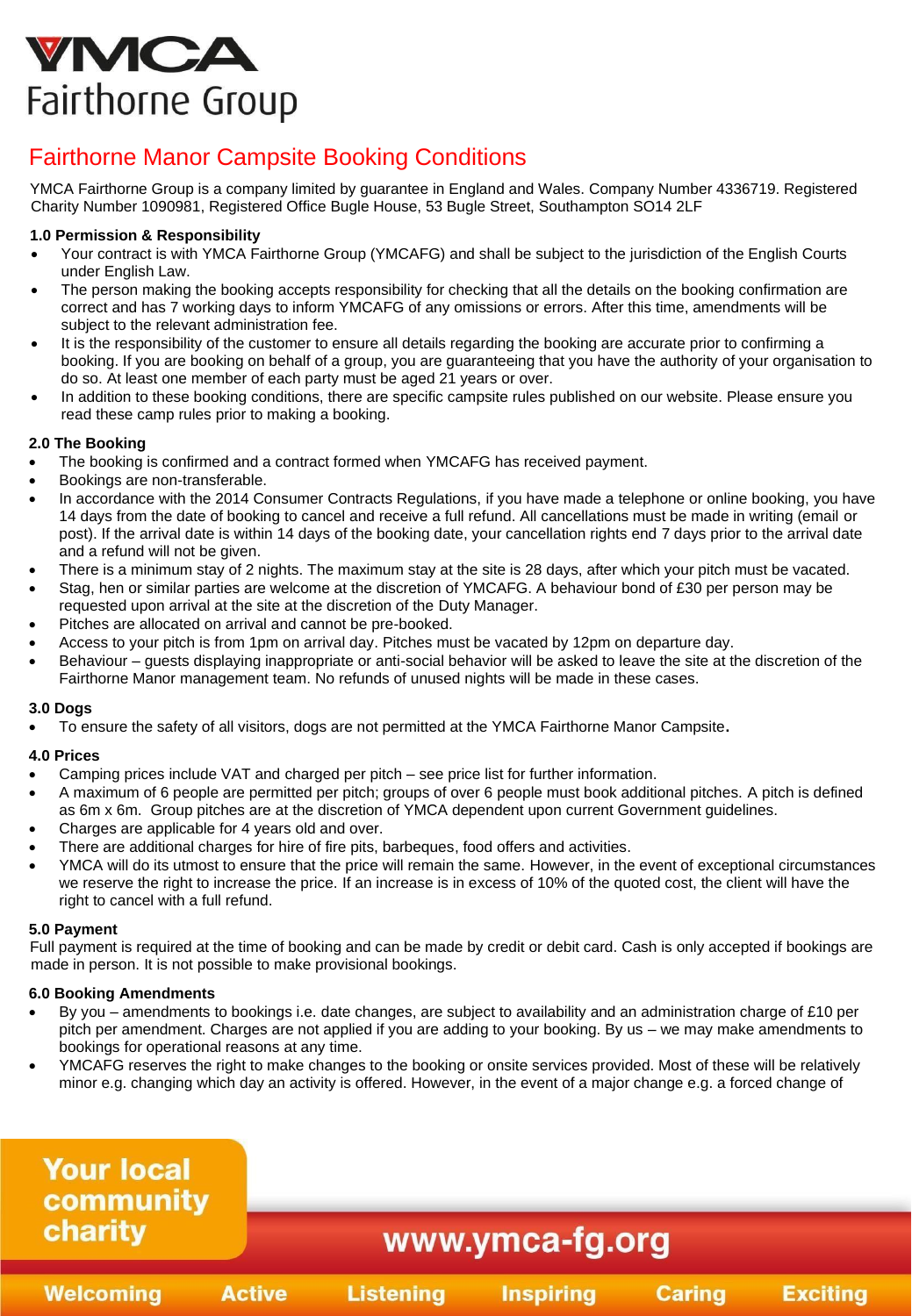# VMCA Fairthorne Group

dates, you will have the option to either change the visit date (subject to availability) or cancel the booking with a full refund.

# **7.0 Cancellation**

Cancellations must be made in writing and will be subject to the following charges:

- More than 14 days prior to arrival  $-25%$  of the total cost (minimum charge £25).
- Within 14 days prior to arrival 100% of total cost.
- Your statutory rights under the 2014 Consumer Contract Regulations are not affected.
- YMCAFG reserves the right to cancel a booking for whatever reason. All monies paid to us in respect of the booking will be refunded in full. No refund will be made in respect of pitches vacated before departure date.

# **COVID cancellation**

In the event of COVID restrictions, the following cancellation conditions will apply:

- In the event of a national or local lockdown resulting in the closure of Fairthorne Manor or relevant services, you are able to move your visit to alternative dates or receive a full refund.
- In the event of a local lockdown where you are based but when Fairthorne Manor remains open, where possible we will try to reschedule your visit date. In the event we are unable to reschedule to alternative dates, cancelled visits will not be refunded.
- In the event that a member of your party is self-isolating and as a result your party can no longer attend, we will try to reschedule your booking date or leave your credit on your record for use in the future. Refunds will not be given. We will require proof that self isolation is required in the form of one of: information from the NHS Covid-19 app showing that you have been requested to self-isolate, a doctors letter or a positive Covid-19 test result.

# **8.0 COVID illness**

Customers who have symptoms compatible with coronavirus (COVID-19) should not attend. If they develop symptoms while attending, they will be sent home and told they, and their households, must follow the guidance for households with possible or confirmed coronavirus (COVID-19) infection, including the requirement to self-isolate. No refunds will be given in the event of unused nights.

#### **9.0 Misrepresentation by You**

In the event it comes to light that you have misrepresented any element of your booking with us we reserve the right to cancel your booking with no compensation for loss of stay, even if that misrepresentation only comes to light after you have arrived. The clause "Misrepresentation by You" is extended to explicitly include whether the makeup of your party or reason for stay breaches any Government legislation applicable at the time of your stay.

#### **10.0 Adverse Weather Conditions**

The campsite will operate in all weathers and the responsibility is with participants to provide appropriate clothing and resources. No refunds will be given for camping not attended due to poor weather unless the campsite is closed by the YMCA in accordance with the YMCA's operating procedures.

#### **11.0 Liability**

- YMCA Fairthorne Manor Campsite accepts full responsibility for the acts or omissions of its employees, providing they are acting within the scope of their employment
- YMCA Fairthorne Campsite accepts no responsibility for:
	- o The acts or omissions of its clients whether negligent or otherwise and shall not be liable for claims made against them, either by other clients or third parties.
	- o loss of income, revenue, business or data.
	- $\circ$  acts of force majeure that may affect your stay i.e. that we could not have foreseen, such as, but not limited to, natural disasters, acts of terrorism or other factors outside of our control.
- Customers are responsible for the cost of repairs necessitated by any willful damage they may cause.
- The person who has made the booking is responsible for ensuring high standards of behaviour within their group.
- YMCA Fairthorne Manor Campsite does not accept responsibility for guests' property of any description.

#### **Your local** community charity www.ymca-fg.org **Inspiring Active Listening Caring Exciting Welcoming**